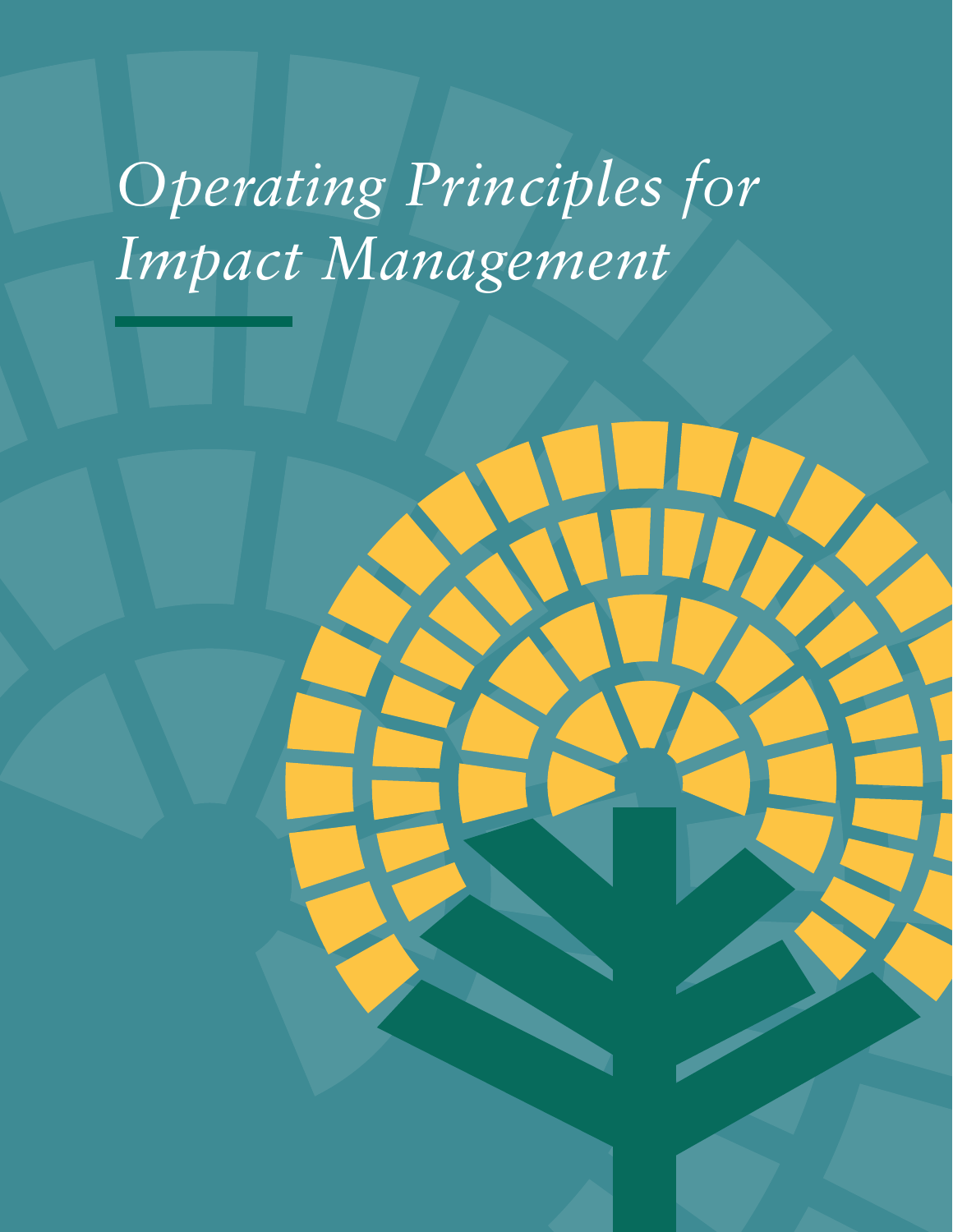This material should not be regarded as incorporating legal or investment advice or providing any recommendation regarding the suitability of the *Operating Principles for Impact Management* (the Impact Principles) for your purposes. Accordingly, please consult your own advisers before making any decision about whether to adopt or align with the Principles, or undertake any reporting or confirmation, as provided herein, and consistent with the fiduciary, contractual, and regulatory considerations that may apply from time to time.

#### **SOME RIGHTS RESERVED**

The material in this work is copyrighted and is a product of the staff of International Finance Corporation/The World Bank with external contributions. The findings, interpretations, and conclusions expressed in this material do not necessarily reflect the views of the Executive Directors of International Finance Corporation/The World Bank, or the governments they represent. The boundaries, colors, denominations, and other information shown on any map in this work do not imply any judgment on the part of International Finance Corporation/The World Bank concerning the legal status of any territory or the endorsement or acceptance of such boundaries. International Finance Corporation/The World Bank do not guarantee the accuracy, reliability, or completeness of the content included in this material, or for the conclusions or judgments described herein, and accepts no responsibility or liability for any omissions or errors (including, without limitation, typographical errors and technical errors) in the content whatsoever or for reliance thereon.

The contents of this work are intended for general informational purposes only and are not intended to constitute legal, securities, or investment advice, an opinion regarding the appropriateness of any investment, or a solicitation of any type. International Finance Corporation/The World Bank or their affiliates may have an investment in, provide other advice or services to, or otherwise have a financial interest in, certain of the companies and parties (including those named herein).

This document may include content provided by third parties, including links and content from third-party websites and publications. International Finance Corporation/The World Bank are not responsible for the accuracy for the content of any third-party information or any linked content contained in any third-party website. Content contained on such third-party websites or otherwise in such publications is not incorporated by reference into this document. The inclusion of any third-party link or content does not imply any endorsement by International Finance Corporation/The World Bank nor by any member of the World Bank Group. All statements and/or opinions expressed in these materials are solely the opinions and the responsibility of the person or entity providing those materials, and do not necessarily reflect the opinion of International Finance Corporation/The World Bank.

Nothing herein shall constitute or be considered to be a limitation upon, or waiver of the privileges and immunities of International Finance Corporation/The World Bank, all of which are specifically reserved.



#### Creating Markets, Creating Opportunities

© 2019 International Finance Corporation/The World Bank 2121 Pennsylvania Avenue, N.W. Washington, D.C. 20433 Internet: www.ifc.org

#### **RIGHTS AND PERMISSIONS**

This work is available under the Creative Commons Attribution-NonCommercial-NoDerivatives 3.0 IGO license (CC BY-NC-ND 3.0 IGO) https://creativecommons.org/licenses/by-nc-nd/3.0/igo/. Under the CC BY-NC-ND 3.0 IGO license, you are free to copy, distribute and transmit this work, including for commercial purposes, under the following conditions:

#### ATTRIBUTION

You must give appropriate credit and provide a link to the license. You may not make any changes to the work or suggest in any way that International Finance Corporation/The World Bank endorses you or your use.

#### NON-COMMERCIAL

You may not use the material for commercial purposes.

#### TRANSLATION

If you create a translation of this material, please add the following disclaimer along with the attribution: This translation was not created by International Finance Corporation/The World Bank and should not be considered an official International Finance Corporation/The World Bank translation. International Finance Corporation/The World Bank shall not be liable for any content or error in this translation.

#### ADAPTATIONS

If you create an adaptation of this material, you may not distribute the modified material.

#### NO ADDITIONAL RESTRICTIONS

You may not apply legal terms or technological measures that legally restrict others from doing anything this license permits.

FEBRUARY 2019 (updated June 2021)



**Operating Principles for Impact Management**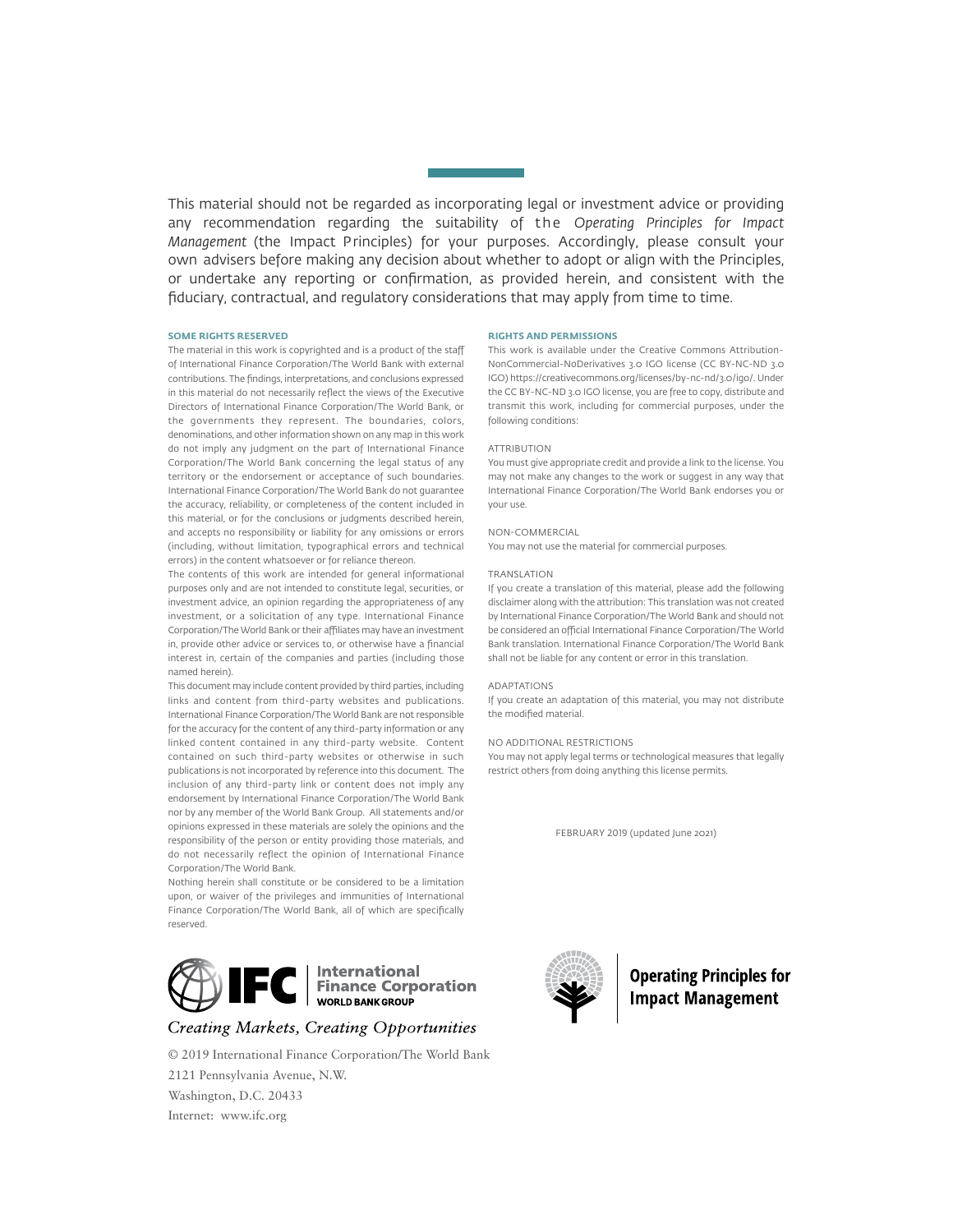

## **PURPOSE**

The *Operating Principles for Impact Management* (the Impact Principles) have been developed by a group of asset owners, managers, and allocators to describe essential features of **managing investments into companies or organizations with the intent to contribute to measurable positive social1,2 or environmental impact,<sup>2</sup> alongside financial returns.** 

Impact investments have the potential to make a significant contribution to important outcomes by addressing challenges related to, for example, economic inequality, access to clean water and sanitation, agriculture productivit y, and natural resource conservation. The Principles provide a reference point against which the impact management systems of funds and institutions may be assessed. They draw on emerging best practices from a range of impact asset managers, asset owners, asset allocators, and development finance institutions, and may be updated periodically. Asset owners may use the Principles to screen impact investment opportunities and/or ensure that their impact funds are managed in a robust fashion.

The Principles may be adopted at the corporate, line of business, or fund level. Managers that offer a range of investment strategies may adopt the Principles for assets which they choose to identify as impact investments. Institutions and fund managers that only invest for impact may adopt the Principles at the corporate or fund manager level.

The Principles may be implemented through different impact management systems and are designed to be fit for purpose for a range of institutions and funds. A variety of tools, approaches, and measurement frameworks may be used to implement the Principles.

<sup>1</sup> Social impact may include economic impact on specific social groups such as low income, women, etc.

<sup>2</sup> The positive or negative primary and secondary effects produced by an investment, either directly or indirectly, and intended or unintended. This definition is adapted from the definition of the Organization for Economic Co-operation and Development's Development Assistance Committee (OECD-DAC).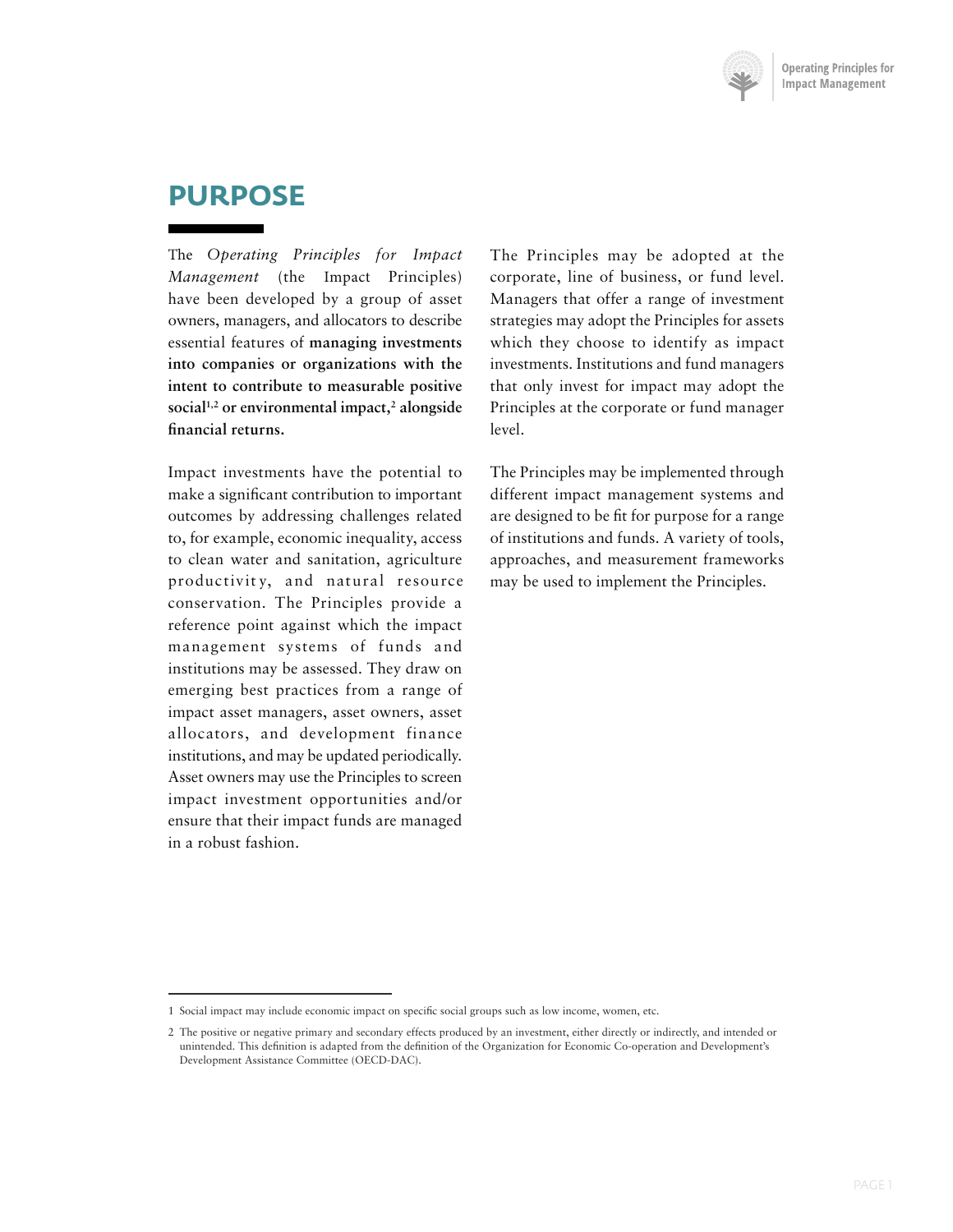

# **OVERVIEW**

The *Operating Principles for Impact Management* define an end-to-end process. The elements of the process are: strategy, origination and structuring, portfolio management, exit, and independent verification. W ithin e ach o f these five main elements, the Principles have been defined by a heading, supplemented by a short descriptive text. In total, the 9 Principles (see Figure 1 below) that fall under these five main elements are considered the key building blocks for a robust impact management system.

The Principles have been formulated based on two fundamental concepts: (1) core elements of a robust impact management system; and (2) transparency of signatories' alignment with the Principles.

In the text below, the term 'investment' includes, but is not limited to, equity, debt, credit enhancements, and guarantees. The general term 'Manager' is used to refer to the asset manager, fund general partner, or institution responsible for managing investments for impact. The term 'each investment' may also refer to a program of investments. 'Investee' refers to the recipient of the funds from the Manager. For example, the recipient may be a company or organization, fund, or other financial intermediary.

#### FIGURE 1 **OPERATING PRINCIPLES FOR IMPACT MANAGEMENT**

|                | Strategic<br>Intent                                                                        |               | Origination &<br>Structuring                                                                  |                                                                                                       | Portfolio<br>Management       |                                                                                         | Impact at<br>Exit                                                                                         |  |  |
|----------------|--------------------------------------------------------------------------------------------|---------------|-----------------------------------------------------------------------------------------------|-------------------------------------------------------------------------------------------------------|-------------------------------|-----------------------------------------------------------------------------------------|-----------------------------------------------------------------------------------------------------------|--|--|
| $\mathbf{1}$ . | Define strategic<br>impact objective(s),<br>consistent with<br>the investment<br>strategy. | $\mathcal{R}$ | <b>Establish the</b><br>Manager's<br>contribution to the<br>achievement of<br>impact.         | Monitor the<br>6.<br>progress of each<br>investment<br>in achieving<br>impact against<br>expectations | 7.<br>8.                      | Conduct exits<br>considering the<br>effect on sustained<br>impact.<br>Review, document, |                                                                                                           |  |  |
| 2.             | Manage strategic<br>impact on a<br>portfolio basis.                                        | 4.            | Assess the<br>expected<br>impact of each<br>investment, based<br>on a systematic<br>approach. |                                                                                                       | and respond<br>appropriately. |                                                                                         | and improve<br>decisions and<br>processes based on<br>the achievement of<br>impact and lessons<br>learned |  |  |
|                |                                                                                            | 5.            | Assess, address, monitor, and manage potential<br>negative impacts of each investment.        |                                                                                                       |                               |                                                                                         |                                                                                                           |  |  |
|                | <b>Independent Verification</b>                                                            |               |                                                                                               |                                                                                                       |                               |                                                                                         |                                                                                                           |  |  |

9. Publicly disclose alignment with the Principles and provide regular independent verification of the alignment.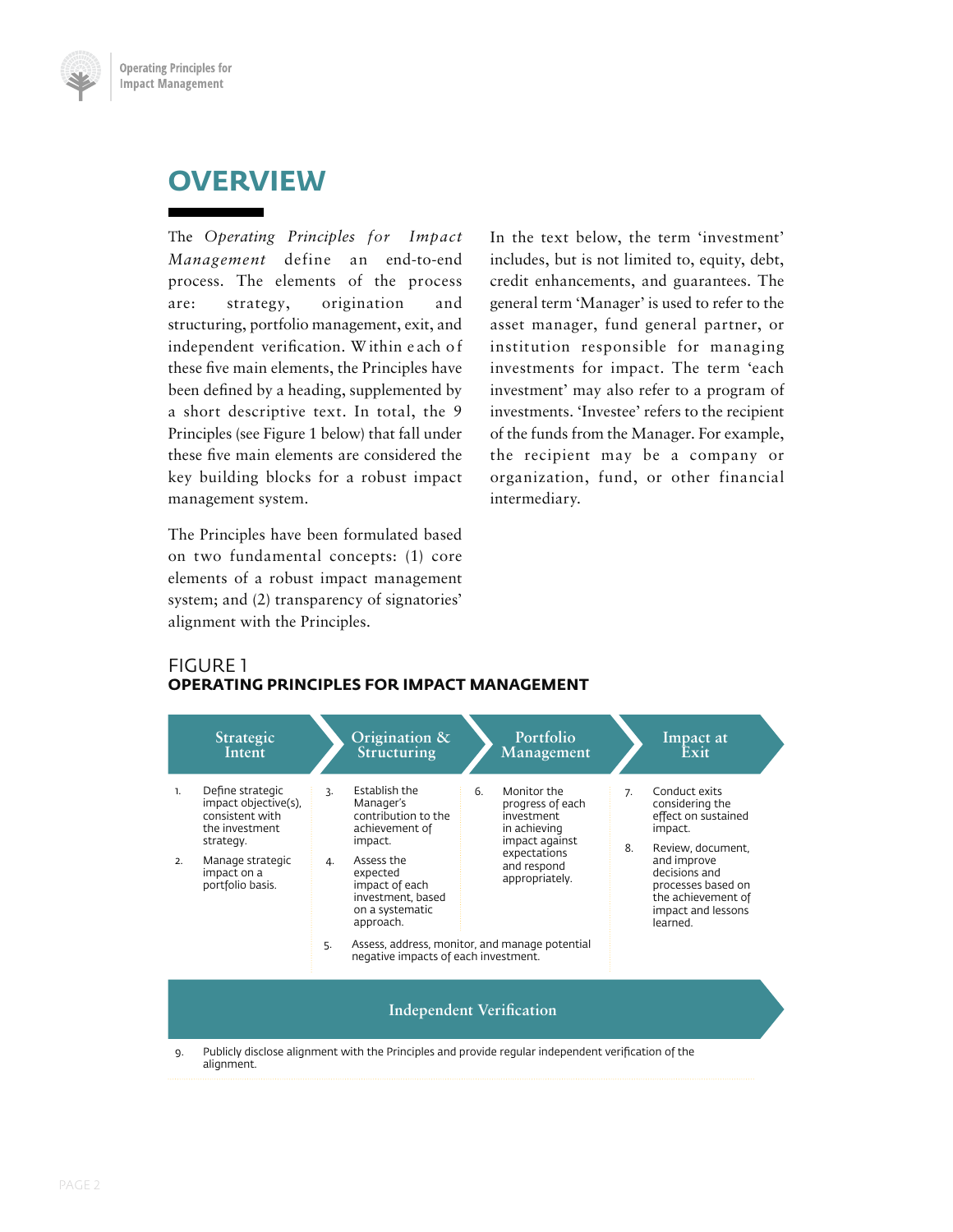

# **THE PRINCIPLES**

## **PRINCIPLE 1:**

#### *Define strategic impact objective(s), consistent with the investment strategy.*

The Manager shall define strategic impact objectives for the portfolio or fund to achieve positive and measurable social or environmental effects, which are aligned with the Sustainable Development Goals (SDGs), or other widely accepted goals. The impact intent does not need to be shared by the investee. The Manager shall seek to ensure that the impact objectives and investment strategy are consistent; that there is a credible basis for achieving the impact objectives through the investment strategy; and that the scale and/or intensity of the intended portfolio impact is proportionate to the size of the investment portfolio.

#### **PRINCIPLE 2:**

#### *Manage strategic impact on a portfolio basis.*

The Manager shall have a process to manage impact achievement on a portfolio basis. The objective of the process is to establish and monitor impact performance for the whole portfolio, while recognizing that impact may vary across individual investments in the portfolio. As part of the process, the Manager shall consider aligning staff incentive systems with the achievement of impact, as well as with financial performance.

#### **PRINCIPLE 3:**

#### *Establish the Manager's contribution to the achievement of impact.*

The Manager shall seek to establish and document a credible narrative on its contribution to the achievement of impact for each investment. Contributions can be made through one or more financial and/or non-financial channels.<sup>3</sup> The narrative should be stated in clear terms and supported, as much as possible, by evidence.

<sup>3</sup> For example, this may include: improving the cost of capital, active shareholder engagement, specific financial structuring, offering innovative financing instruments, assisting with further resource mobilization, creating long-term trusted partnerships, providing technical/ market advice or capacity building to the investee, and/or helping the investee to meet higher operational standards.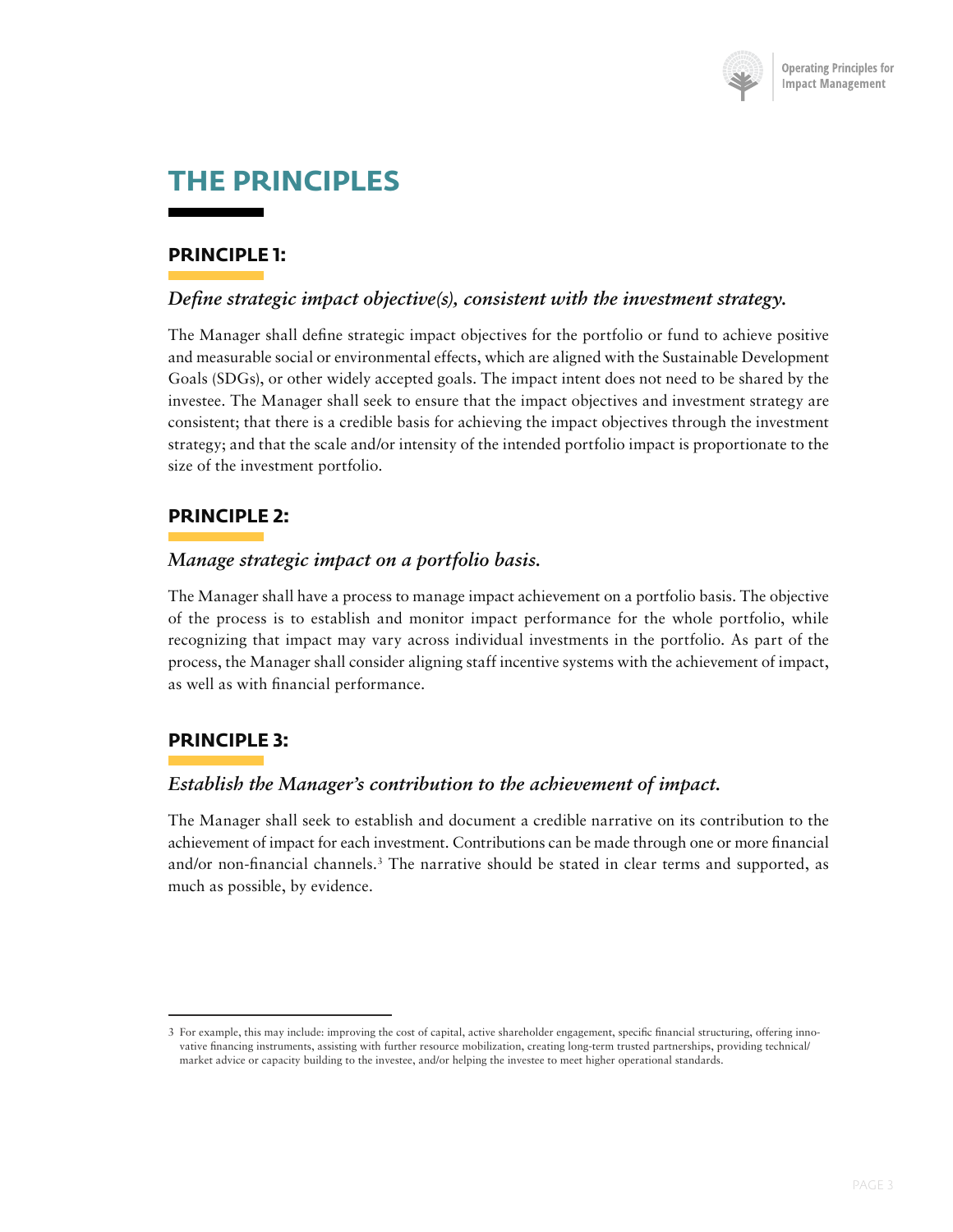

## **PRINCIPLE 4:**

#### *Assess the expected impact of each investment, based on a systematic approach.*

For each investment the Manager shall assess, in advance and, where possible, quantify the concrete, positive impact<sup>4</sup> potential deriving from the investment. The assessment should use a suitable results measurement framework that aims to answer these fundamental questions: (1) What is the intended impact? (2) Who experiences the intended impact? (3) How significant is the intended impact?<sup>5</sup> The Manager shall also seek to assess the likelihood of achieving the investment's expected impact. In assessing the likelihood, the Manager shall identify the significant risk factors that could result in the impact varying from ex-ante expectations.

In assessing the impact potential, the Manager shall seek evidence to assess the relative size of the challenge addressed within the targeted geographical context. The Manager shall also consider opportunities to increase the impact of the investment. Where possible and relevant for the Manager's strategic intent, the Manager may also consider indirect and systemic impacts. Indicators shall, to the extent possible, be aligned with industry standards<sup>6</sup> and follow best practice.<sup>7</sup>

#### **PRINCIPLE 5:**

## *Assess, address, monitor, and manage potential negative impacts of each investment.*

For each investment the Manager shall seek, as part of a systematic and documented process, to identify and avoid, and if avoidance is not possible, mitigate and manage Environmental, Social and Governance  $(ESG)^8$  risks. Where appropriate, the Manager shall engage with the investee to seek its commitment to take action to address potential gaps in current investee systems, processes, and standards, using an approach aligned with good international industry practice.<sup>9</sup> As part of portfolio management, the Manager shall monitor investees' ESG risk and performance, and where appropriate, engage with the investee to address gaps and unexpected events.

<sup>4</sup> Focus shall be on the material social and environmental impacts resulting from the investment. Impacts assessed under Principle 4 may also include positive ESG effects derived from the investment.

<sup>5</sup> Adapted from the Impact Management Project (*[www.impactmanagementproject.com](http://www.impactmanagementproject.com)*).

<sup>6</sup> Industry indicator standards include HIPSO (*https://indicators.ifipartnership.org/about/*); IRIS (*[iris.thegiin.org](http://iris.thegiin.org)*); GIIRS (*http://b-analytics. net/giirs-funds*); GRI (*[www.globalreporting.org/Pages/default.aspx](http://www.globalreporting.org/Pages/default.aspx)* ); and SASB (*[www.sasb.org](http://www.sasb.org)*), among others.

<sup>7</sup> International best practice indicators include SMART (Specific, Measurable, Attainable, Relevant, and Timely), and SPICED (Subjective, Participatory, Interpreted & communicable, Cross-checked, Empowering, and Diverse & disaggregated), among others.

<sup>8</sup> The application of good ESG management will potentially have positive impacts that may or may not be the principal targeted impacts of the Manager. Positive impacts resulting from ESG matters shall be measured and managed alongside with, or directly embedded in, the impact management system referenced in Principles 4 and 6.

<sup>9</sup> Examples of good international industry practice include: IFC's Performance Standards (*[www.ifc.org/performancestandards](http://www.ifc.org/performancestandards)*); IFC's Corporate Governance Methodology (*[www.ifc.org/cgmethodology](http://www.ifc.org/cgmethodology)*), the United Nations Guiding Principles for Business and Human Rights (*[www.unglobalcompact.org/library/2](http://www.unglobalcompact.org/library/2)*); and the OECD Guidelines for Multinational Enterprises (*http://mneguidelines.oecd.org/ themes/human-rights.htm*).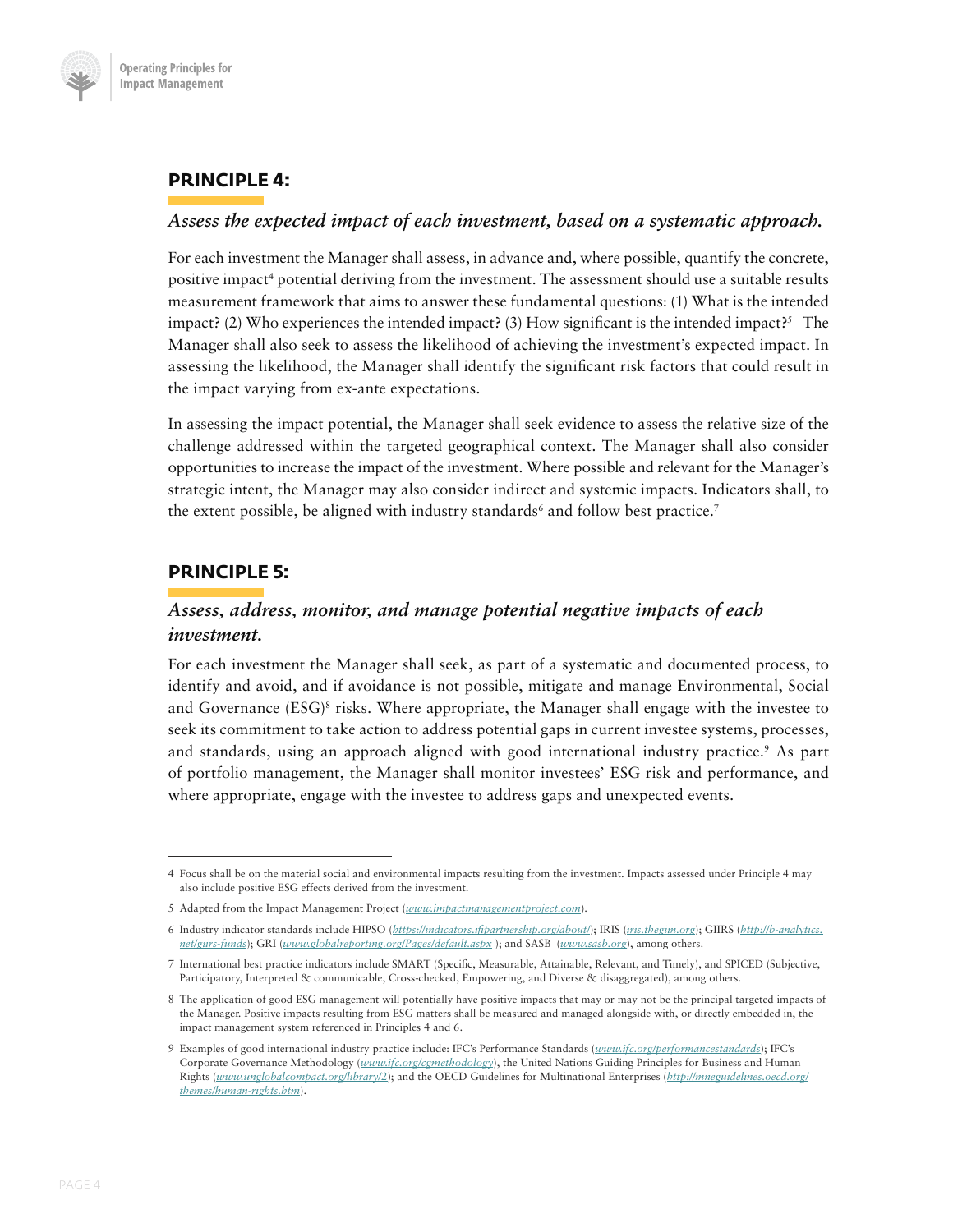

#### **PRINCIPLE 6:**

## *Monitor the progress of each investment in achieving impact against expectations and respond appropriately.*

The Manager shall use the results framework (referenced in Principle 4) to monitor progress toward the achievement of positive impacts in comparison to the expected impact for each investment. Progress shall be monitored using a predefined process for sharing performance data with the investee. To the best extent possible, this shall outline how often data will be collected; the method for data collection; data sources; responsibilities for data collection; and how, and to whom, data will be reported. When monitoring indicates that the investment is no longer expected to achieve its intended impacts, the Manager shall seek to pursue appropriate action.10 The Manager shall also seek to use the results framework to capture investment outcomes.<sup>11</sup>

#### **PRINCIPLE 7:**

#### *Conduct exits considering the effect on sustained impact.*

When conducting an exit,<sup>12</sup> the Manager shall, in good faith and consistent with its fiduciary concerns, consider the effect which the timing, structure, and process of its exit will have on the sustainability of the impact.

#### **PRINCIPLE 8:**

### *Review, document, and improve decisions and processes based on the achievement of impact and lessons learned.*

The Manager shall review and document the impact performance of each investment, compare the expected and actual impact, and other positive and negative impacts, and use these findings to improve operational and strategic investment decisions, as well as management processes.

<sup>10</sup> Actions could include active engagement with the investee; early divestment; adjusting indicators/expectations due to significant, unforeseen, and changing circumstances; or other appropriate measures to improve the portfolio's expected impact performance.

<sup>11</sup> Outcomes are the short-term and medium-term effects of an investment's outputs, while the outputs are the products, capital goods, and services resulting from the investment. Adopted from OECD-DAC (*[www.oecd.org/dac/](http://www.oecd.org/dac/)*).

<sup>12</sup> This may include debt, equity, or bond sales, and excludes self-liquidating or maturing instruments.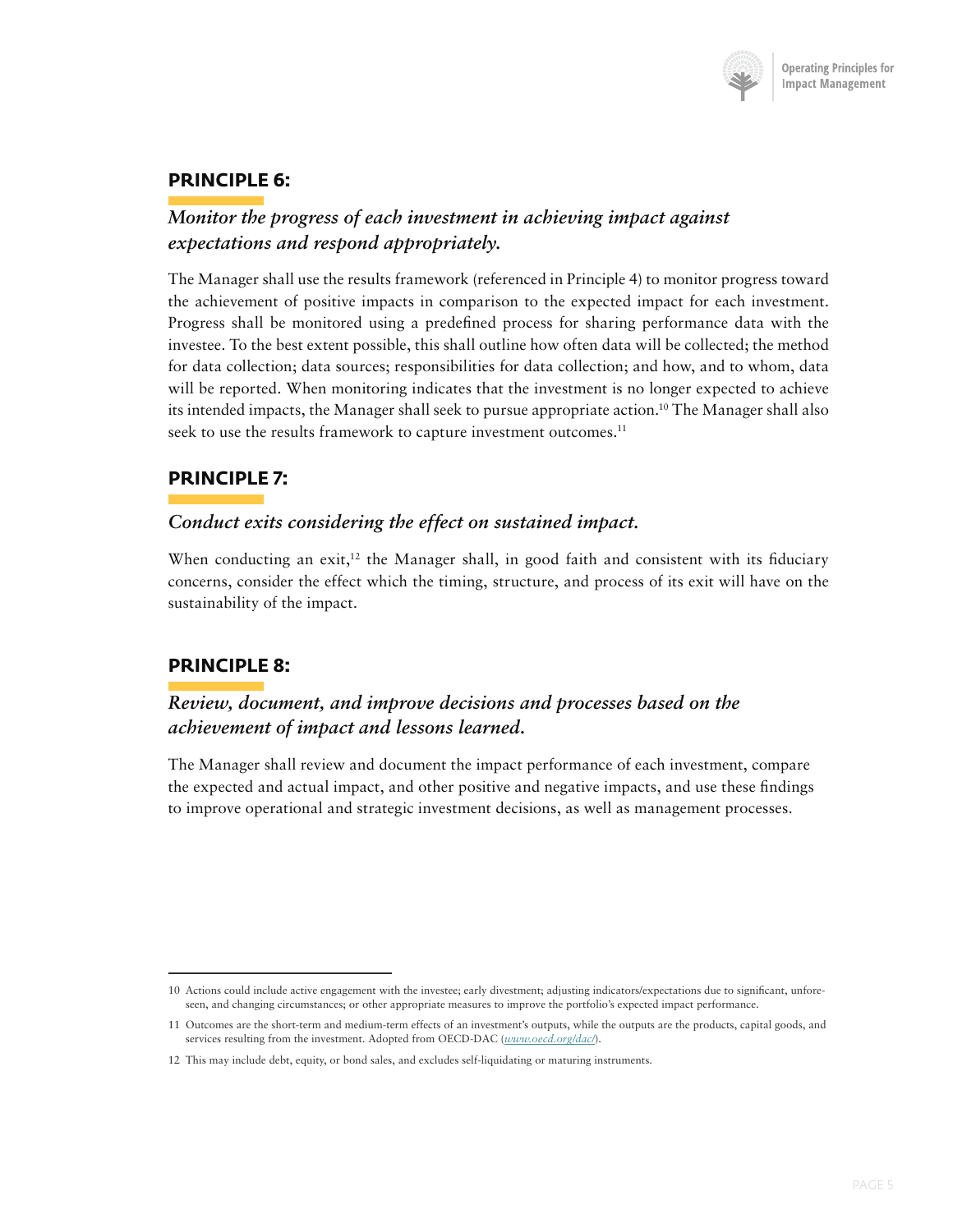

### **PRINCIPLE 9:**

## *Publicly disclose alignment with the Principles and provide regular independent verification13 of the alignment.*

The Manager shall publicly disclose, on an annual basis, the alignment of its impact management systems with the Principles and, at regular intervals, arrange for independent verification of this alignment. The conclusions of this verification report shall also be publicly disclosed. These disclosures are subject to fiduciary and regulatory concerns.

<sup>13</sup> The independent verification may be conducted in different ways, i.e., as part of a financial audit, by an independent internal impact assessment committee, or through a portfolio/fund performance evaluation. The frequency and complexity of the verification process should consider its cost, relative to the size of the fund or institution concerned, and appropriate confidentiality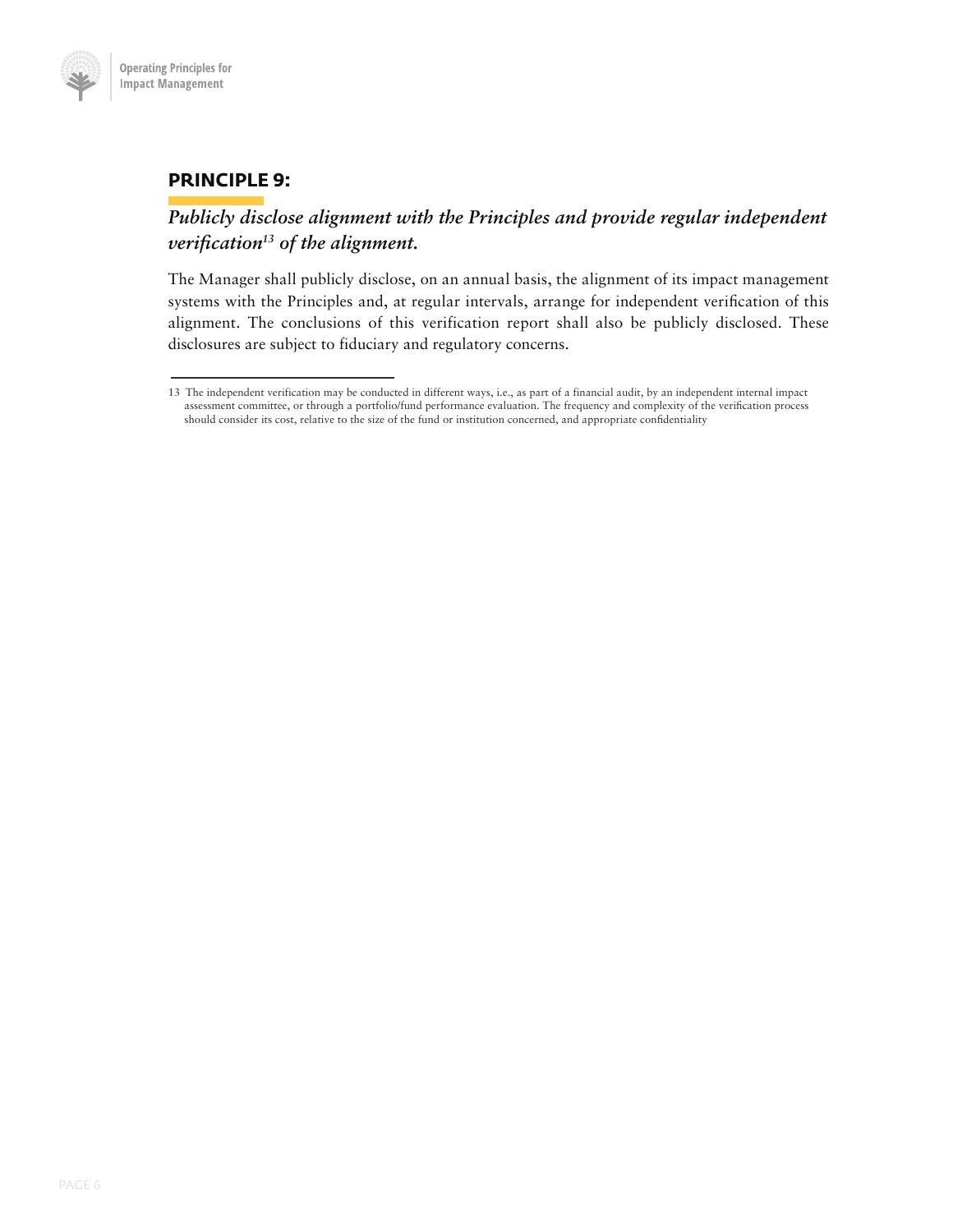

# **GLOSSARY**

## *Environmental, Social & Governance (ESG)*

ESG refers to three key factors when measuring the sustainability and ethical impact of an investment. Environmental factors look at how a company performs as a steward of the natural environment. Social factors examine how a company manages relationships with its employees, suppliers, customers, and the communities where it operates. Governance deals with a company's leadership, executive pay, audits, internal controls, risk, shareholder rights, and stakeholder engagement.

## *Impact Investments*

Impact investments are investments made into companies or organizations with the intent to contribute to measurable positive social or environmental impact, alongside a financial return.

*Source:*

*Adapted from the Global Impact Investing Network (GIIN) https://thegiin.org/*

## *Sustainable Development Goals (SDGs)*

The Sustainable Development Goals (SDGs) are a collection of 17 global goals set by the United Nations in 2015. They represent a universal call to action to end poverty, protect the planet, and ensure that all people enjoy peace and prosperity.

*Source: United Nations https://sustainabledevelopment.un.org/sdgs*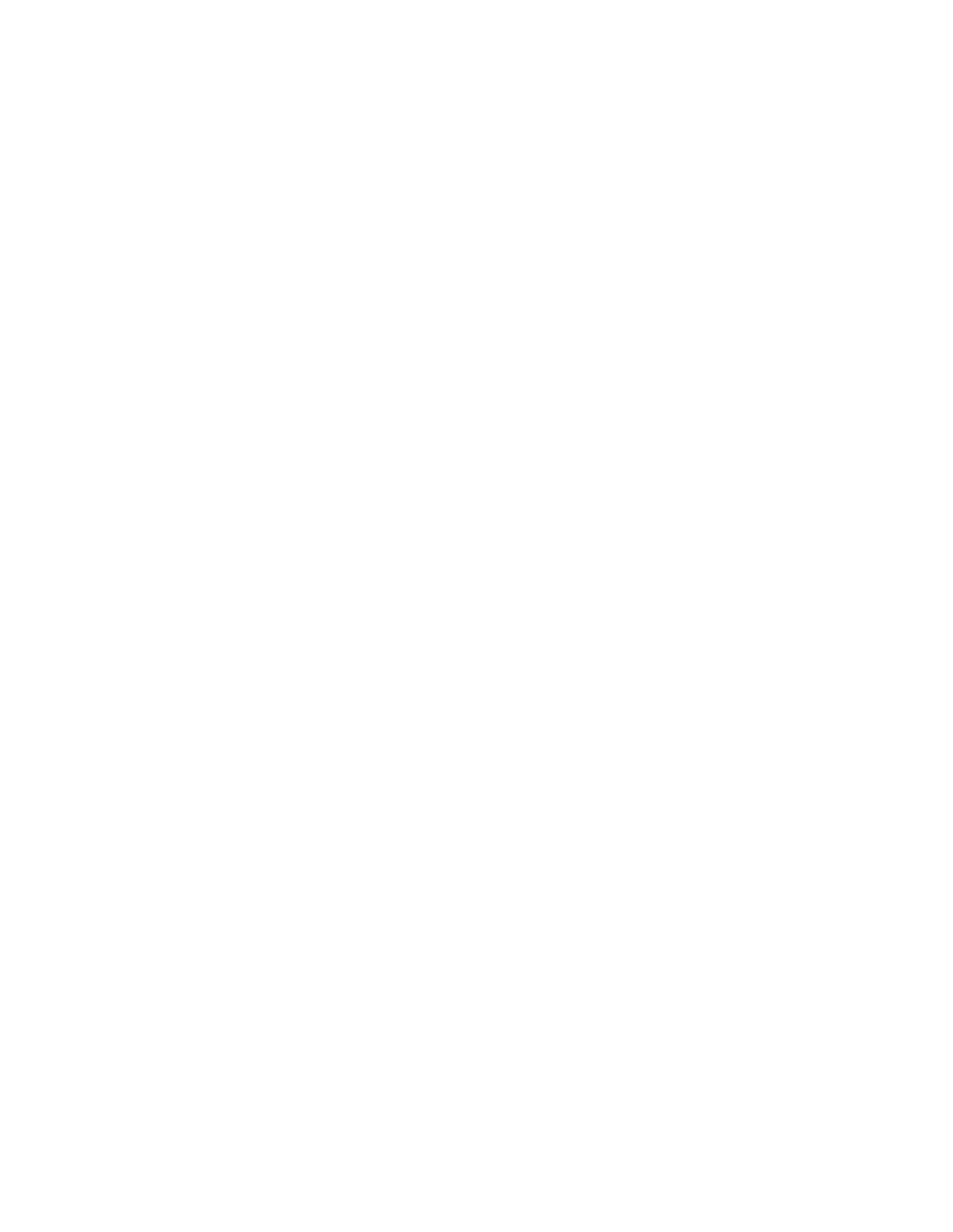February 2019 (updated June 2021)

**Contract Contract**